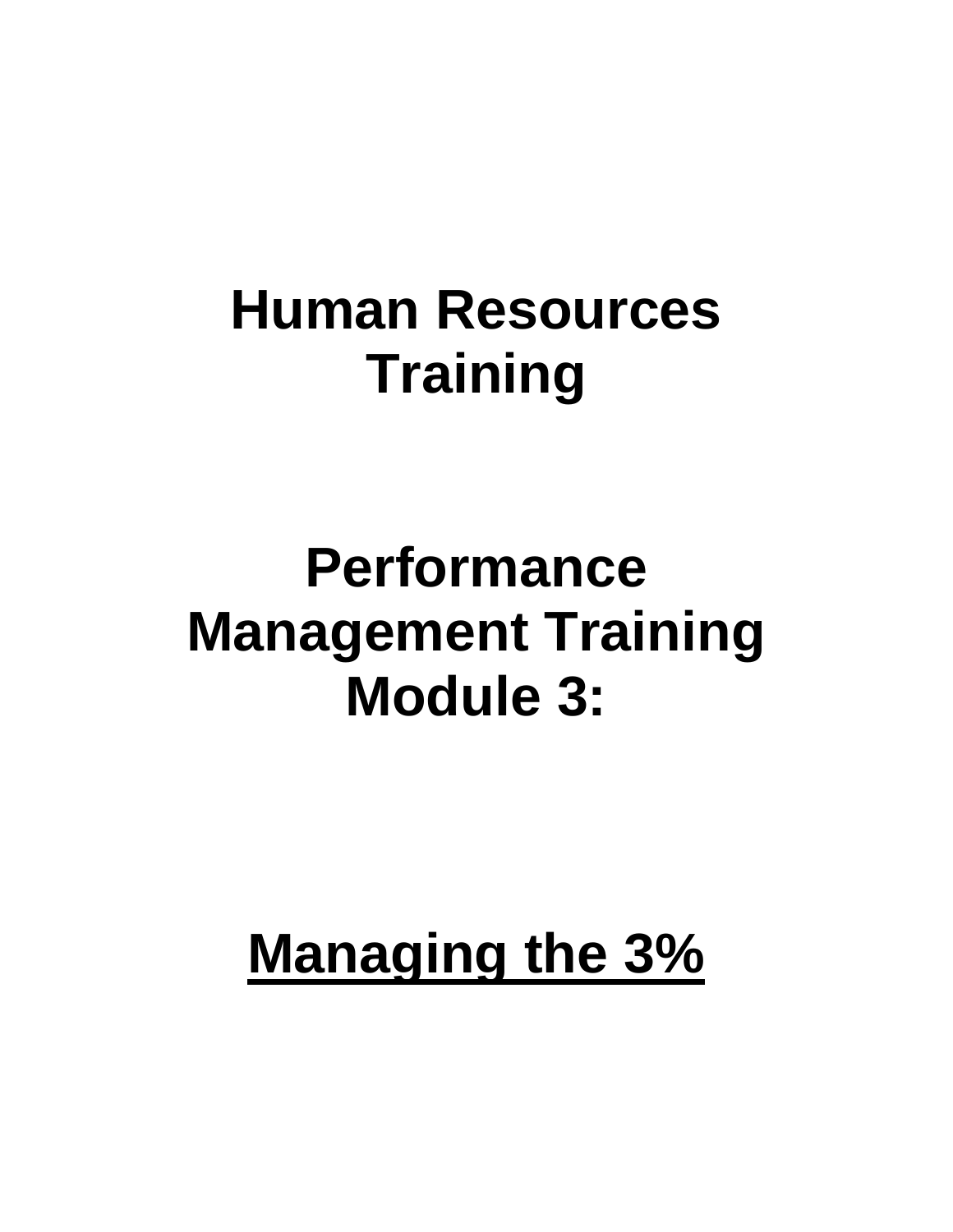# **Table of Contents**

| <b>Learning Objectives</b>                                                                                                                                                                      |                                                                 |  |
|-------------------------------------------------------------------------------------------------------------------------------------------------------------------------------------------------|-----------------------------------------------------------------|--|
| <b>Management Resources</b><br><b>Unit Guidelines and Standards</b><br><b>Collective Bargaining Agreement Language</b><br><b>OUS/WOU Policies</b>                                               | $\mathbf 2$<br>$\overline{2}$<br>$\mathbf{2}$<br>$\overline{3}$ |  |
| <b>Gathering the Facts</b>                                                                                                                                                                      | 5                                                               |  |
| <b>Performance Management Tools</b><br><b>Trial Service</b><br><b>Clarification of Expectations (LOE)</b><br><b>Employee Support Plans</b><br><b>Verbal Warnings</b><br><b>Written Warnings</b> | 7<br>7<br>8<br>$\boldsymbol{9}$<br>9<br>10                      |  |
| <b>Working with Human Resources</b>                                                                                                                                                             | 11                                                              |  |
| <b>Still Informal Up to This Point</b>                                                                                                                                                          | 12                                                              |  |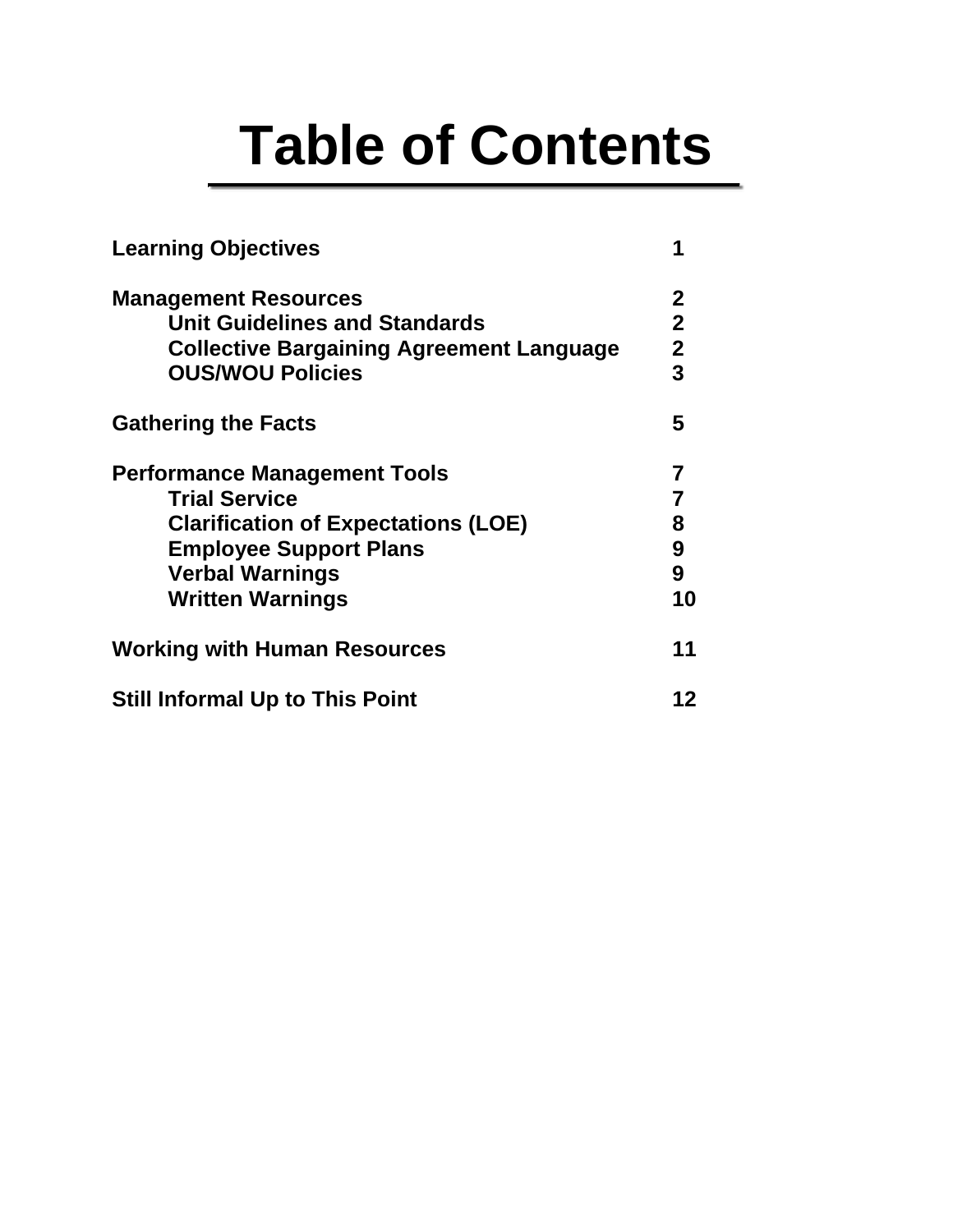## **Managing the 3%**

## **Learning Objectives**

By the end of this module participants will be able to:

- Locate resources (collective bargaining articles, University and OUS policies) to assist in managing employees.
- Know the importance and best methods of fact-finding.
- Know when and how to address concerns, when to do so in writing, and the most appropriate methods to use.
- Use the guidelines for writing a Letter of Expectation (LOE).
- Understand when to use an Employee Support Plan (Work Plan) in conjunction with an LOE, and how to develop one.

| <b>Objectives</b>                                                                                                                                                                                                                                                                                                                                                                                                                                                                                                                         |
|-------------------------------------------------------------------------------------------------------------------------------------------------------------------------------------------------------------------------------------------------------------------------------------------------------------------------------------------------------------------------------------------------------------------------------------------------------------------------------------------------------------------------------------------|
| By the end of this module<br>párticipants will be able to:<br>Locate resources to assist in<br>managing their employees (Unit<br>Guidelines and Protocols, Collective<br>Bargaining Articles, OUS and WOU<br>policies).<br>• Know the importance and best<br>methods of fact-finding.<br>• Know when and how to address<br>concerns, when to do so in writing,<br>and the most appropriate methods to<br>use.<br>Locate and utilized the guidelines for<br>writing a Letter of Expectation (LOE).<br>• Understand when to use an Employee |
| Support Plan in conjunction with an<br>LOE, and how to develop one.                                                                                                                                                                                                                                                                                                                                                                                                                                                                       |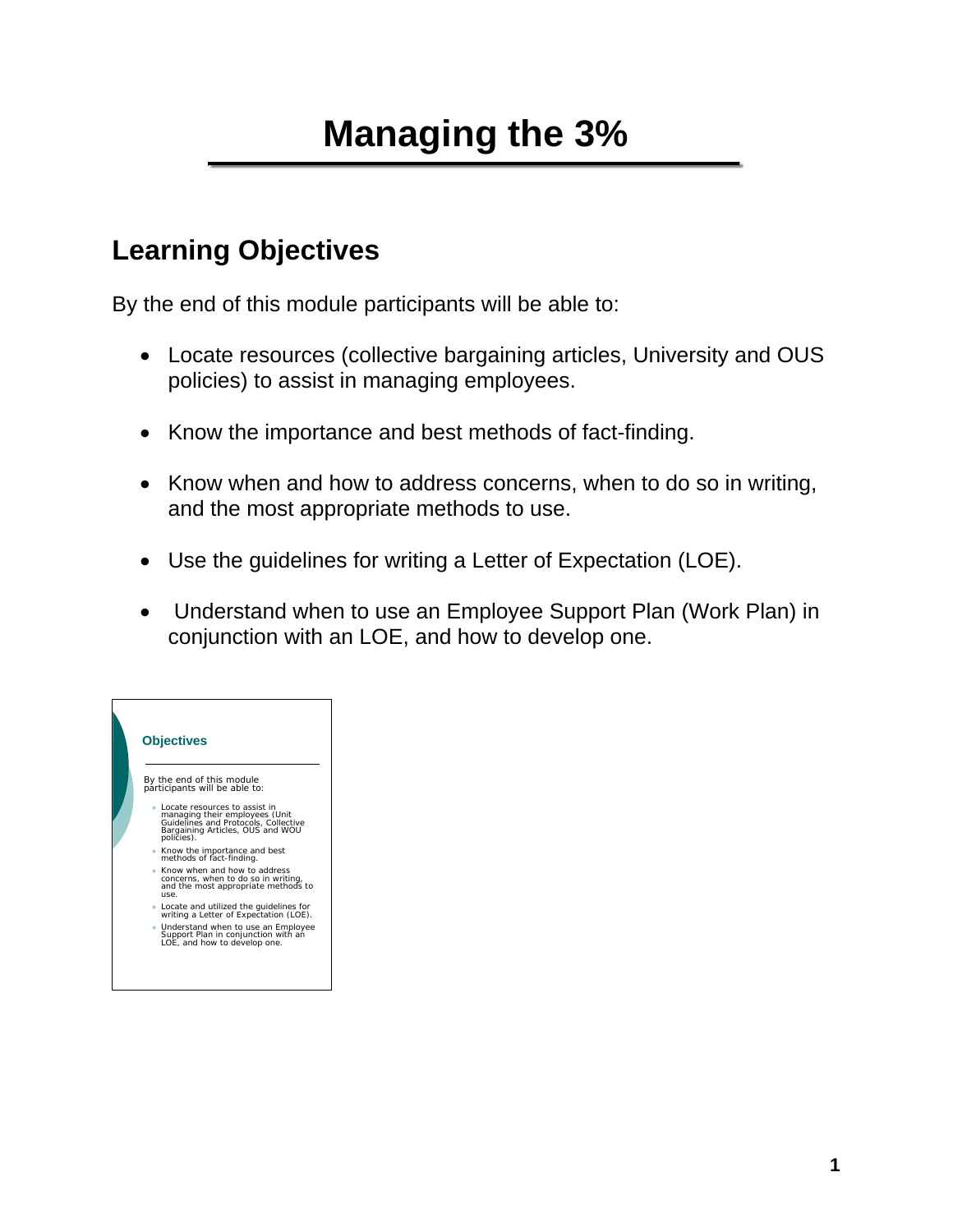## **Management Resources**

The Office of Human Resources can support you in developing best practices to proactively avoid (or at least minimize) the need to address employee issues and/or concerns. With that said, there are times when questions and/or concerns arise and referencing other resources is helpful.

#### *Unit Guidelines and Standards*



Workplace and Performance Expectations usually form the core of established Unit Guidelines and Standards (Protocols).

Establishing and equitably applying specific guidelines and/or office standards/protocols related to how you manage your unit is a very effective tool for proactively addressing and counseling the 3%.

By communicating your Workplace Expectations and Performance Standards up-front and having employees sign that they have received and understand them, you have not only shared information critical to your employee's success; you have also put employees formally on notice regarding what is expected of them. This is in addition to their official Position Description which will help clarify how and to what standards their identified duties are to be performed. Unit Guidelines and Performance Standards provide you an important reference point when needing to address an issue or concern with an employee's behavior or job performance.

| Article Name                                 | OUS-SEIU<br>۰   | WOU-AFT<br>12 |
|----------------------------------------------|-----------------|---------------|
| Employer / University Rights<br>Union Rights | 10              | ă             |
| Personnel Records / Files                    | 16              | ä             |
| Discipline and Discharge                     | 17              | 10            |
| Grievance                                    | 18              | 13            |
| <b>Differentials</b>                         | 20 <sub>1</sub> |               |
| Salary Administration                        | $^{22}$         | 16            |
| Overtime                                     | 26              | N/A           |
| Filing Vacancies/Appointments                | 32              | R.            |
| <b>Trial Service</b>                         | 34              | N/A           |
| Sick Leave                                   | 40              | N/A           |
| Leaves with Pav                              | 43              | N/A           |
| Leaves without Pav                           | 44              | N/A           |
| Vacation Leave                               | 47              | N/A           |
| Work Schedules                               | 66.             | N/A           |

#### *Collective Bargaining Agreement Language*

Understanding the union contract can help you respond to a variety of questions and situations. Keep in mind that contract interpretation and application can vary depending on the person's knowledge and understanding of the intent of the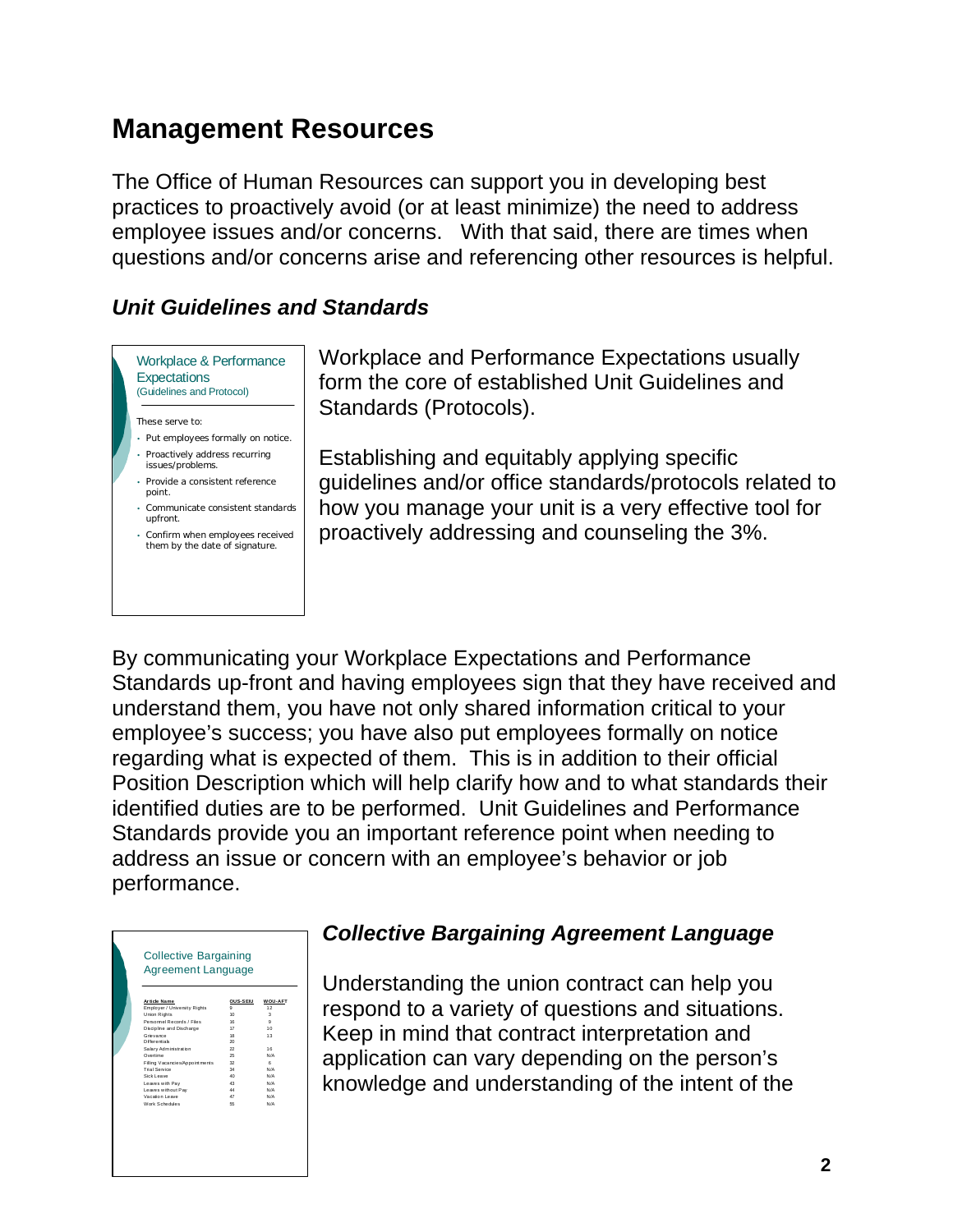Contract Articles, past practices and results of past grievances and arbitrations. The Human Resources Office can provide valuable assistance in determining contract applicability and parameters.

|                                       | <b>OUS-SEIU</b> | <b>WOU-AFT</b> |
|---------------------------------------|-----------------|----------------|
| <b>Employer / University Rights</b>   | 9               | 12             |
| <b>Union Rights</b>                   | 10              | 3              |
| <b>Personnel Records / Files</b>      | 16              | 9              |
| Discipline and Discharge              | 17              | 10             |
| Grievance                             | 18              | 13             |
| <b>Differential Pay</b>               | 20              | N/A            |
| <b>Salary Administration</b>          | 22              | 16             |
| Overtime                              | 25              | N/A            |
| <b>Filling Vacancies/Appointments</b> | 32              | 6              |
| <b>Trial Service</b>                  | 34              | N/A            |
| <b>Sick Leave</b>                     | 40              | N/A            |
| Leaves with Pay                       | 43              | N/A            |
| Leaves without Pay                    | 44              | N/A            |
| <b>Vacation Leave</b>                 | 47              | N/A            |
| <b>Work Schedules</b>                 | 55              | N/A            |
| <b>Mandatory Unpaid Leave Days</b>    | <b>LOA</b>      | N/A            |
| <b>Inappropriate Workplace</b>        | LOA             | N/A            |
| Conduct                               |                 |                |

Some articles to be aware of include:

Both the SEIU and AFT Union Contracts are posted on WOU's Human Resources Web page. The Human Resources Office can provide supervisors/managers with a hard copy of the SEIU Contract if desired.

### *WOU and OUS Policies*



In addition to the above Union Contract Articles, being aware of and ensuring adherence to multiple key University policies is an expectation and responsibility of all WOU managers and supervisors. Below are some WOU and OUS policies that capture key expectations.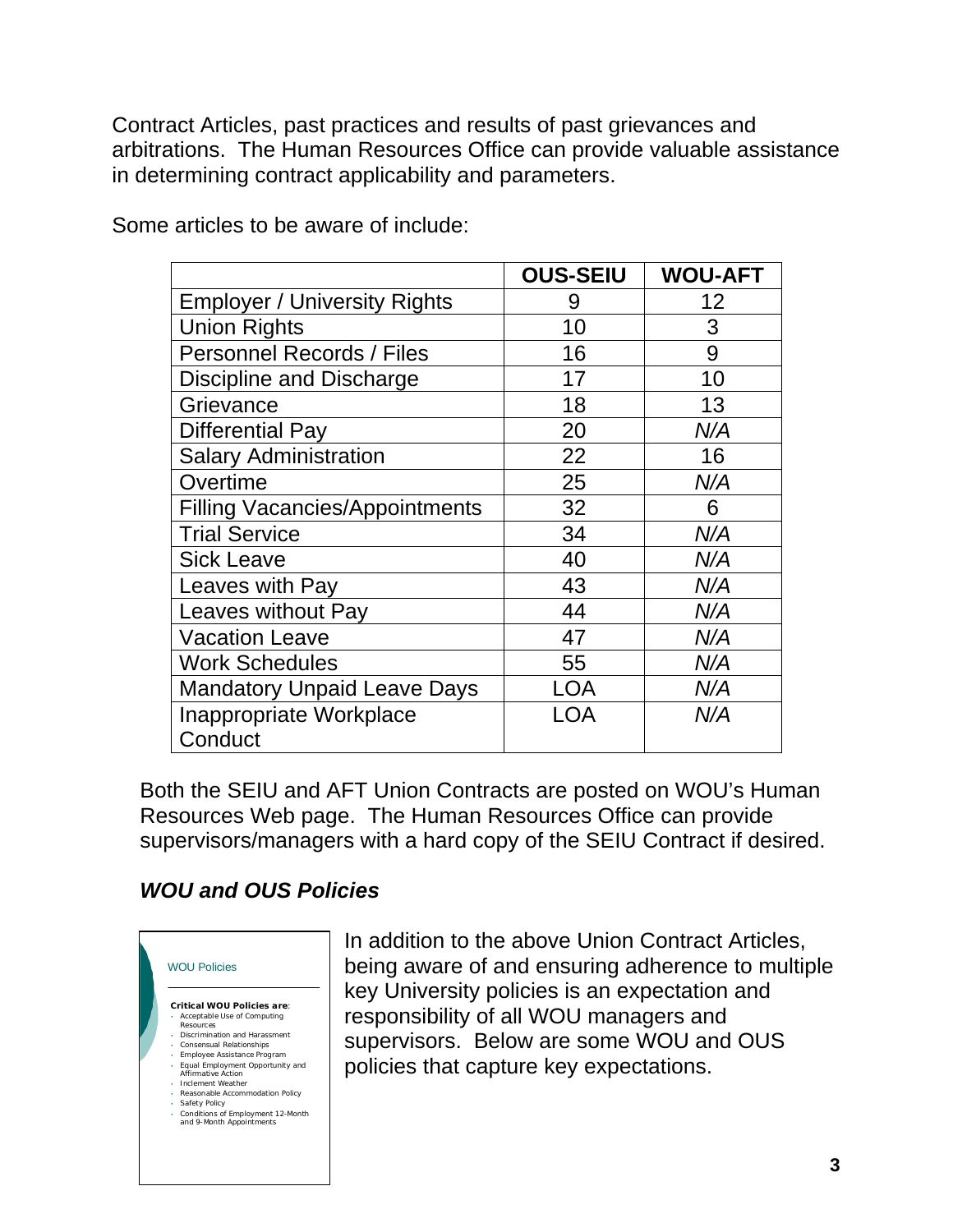WOU Polices: (posted on Human Resources Web page)

- Acceptable Use of Computing Resources
- Discrimination and Harassment
- Consensual Relationships
- Employee Assistance Program
- Equal Employment Opportunity and Affirmative Action
- Inclement Weather
- Reasonable Accommodation Policy
- Safety Policy
- Conditions of Employment, Unclassified 12-Month Appointments
- Conditions of Employment , Unclassified 9-Month Appointments

In addition to the more critical WOU Policies, there are also a number of Oregon Administrative Rules that pertain WOU and to OUS which could come up in helping to communicate management expectations and standards. They are:

WOU - Oregon Administrative Rules: (OAR Chapter 574)

- Grievance Procedure for Unclassified Professional Employees (Division 10)
- Faculty Records Policy (Division 20)
- Parking and Traffic Enforcement Regulations (Division 85)

OUS – Oregon Administrative Rules: (OAR Chapter 580)

- Prohibited Conduct Relating to Students (Division 12)
- Microsoft Office PowerPoint 2003.Ink Discrimination (Division 15)
- Conditions of Service (Division 21)
- OUS Information Security Policies (Division 55)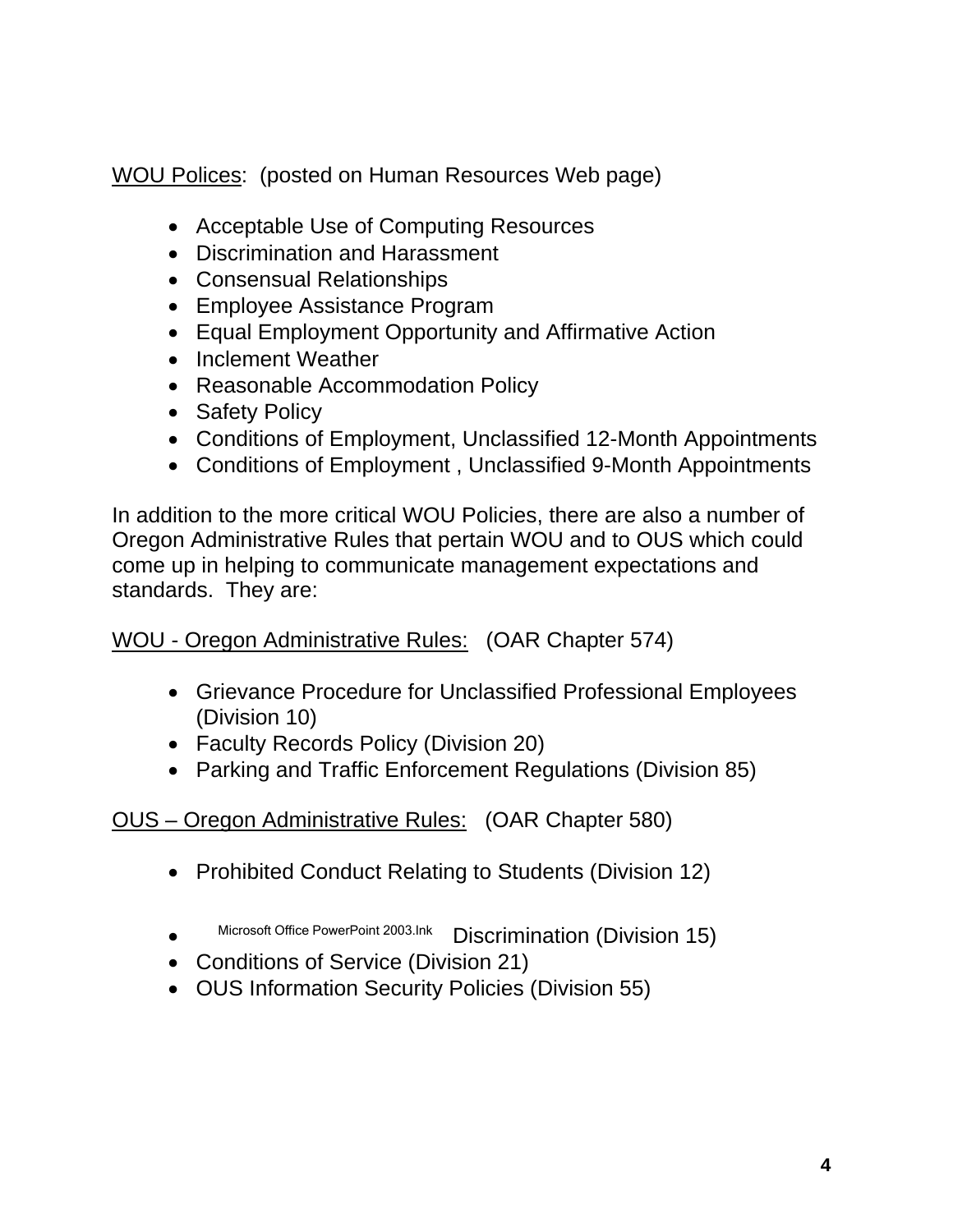## **Gathering the Facts**



Nothing is more awkward than meeting with an employee to discuss a concern, issue or incident, only to discover that information you were operating from was either incomplete or inaccurate. In addition to creating an awkward situation, you have potentially damaged your working relationship with your employee and your credibility. Taking the time up front to assess the issue or concern and gather relevant information demonstrates that you are interested in understanding the complete picture and developing the most effective remedies.

Steps to consider when gathering the facts include:

- 1. Be timely do not delay in following up on a concern. It is important to address issues at the lowest level possible.
- 2. Identify the issue or concern check for underlying problems, what happened, when, what was the impact, how did you become aware of the concern, who was involved. Note: The HR Office is a resource in determining the scope/impact of the concern.
- 3. Gather supporting evidence **be objective**. Get the specifics, review history, gather supporting documents, reports, interview witnesses, etc. When gathering information from witnesses, do so in as confidential a manner as possible and remind employees you have interviewed to treat the matter confidentially (no visiting with coworkers). Make notes on the facts you have gathered to ensure that all areas of concern are addressed with the employee.
- 4. Meet with the employee in a private manner, let the employee know you want to meet with him/her. Set up a time and location that allows as much confidentiality with the employee as possible. Explain your concern, provide examples and allow the employee to respond. Ask "Big-Picture" questions: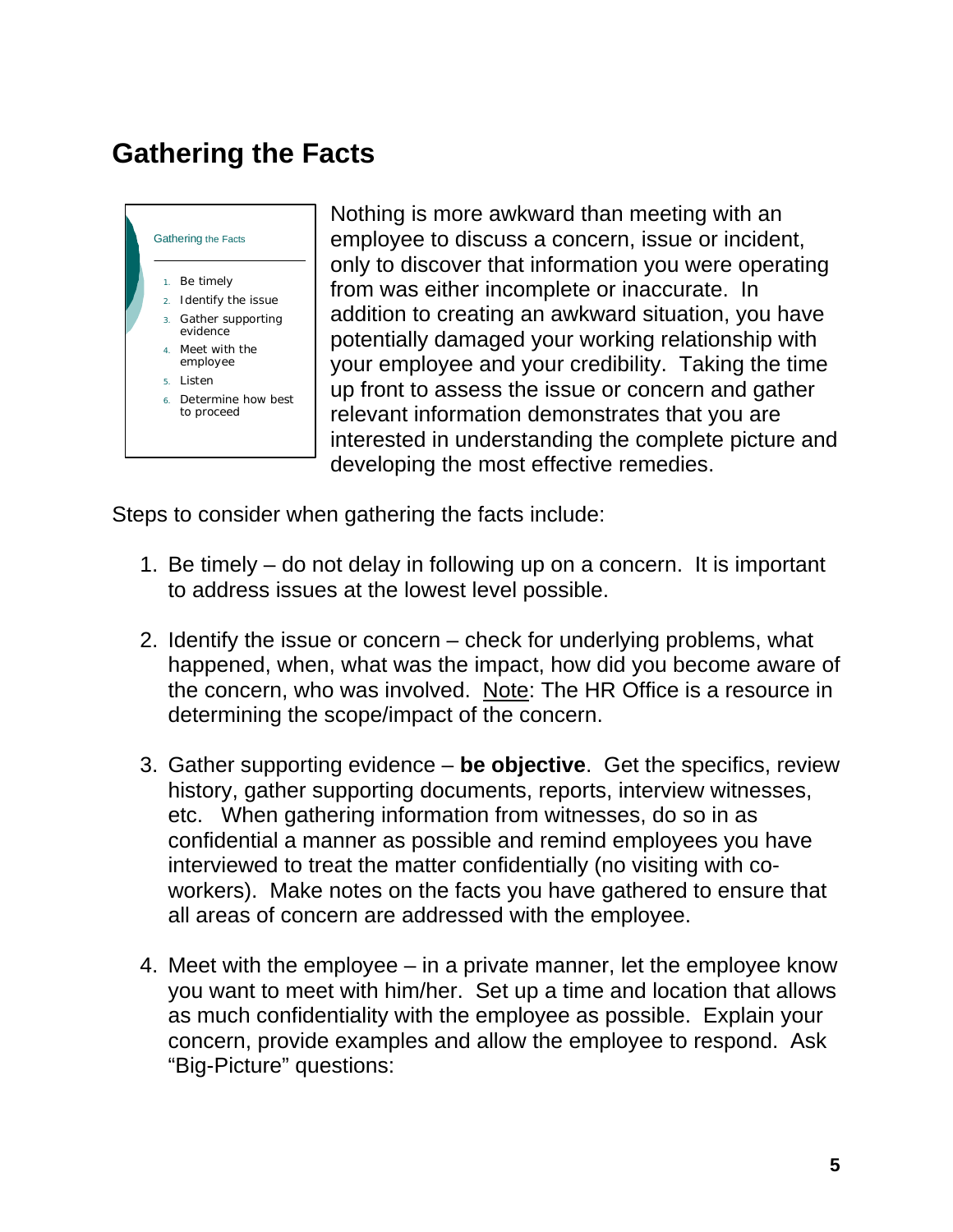- a. Was there something that prevented you from/caused you to ?
- b. Is there anything that is going to get in your way of being able to accomplish ?
- 5. **LISTEN**. Generally, this is considered a one-on-one coaching and gathering information meeting and union representation is not warranted.
- 6. Determine how best to proceed based on all information gathered and the employee's response(s), consider the best course of action to remedy the issue or concern. You would consider what historical steps have been taken to help the employee succeed, if any, when deciding how to proceed. At this level you may reach an agreement verbally with the employee, or if the situation warrants it, you may want to follow-up with the employee in writing.

If at any point of your information gathering process you believe a formal corrective action may be warranted, contact the Human Resources Office to discuss how to best proceed.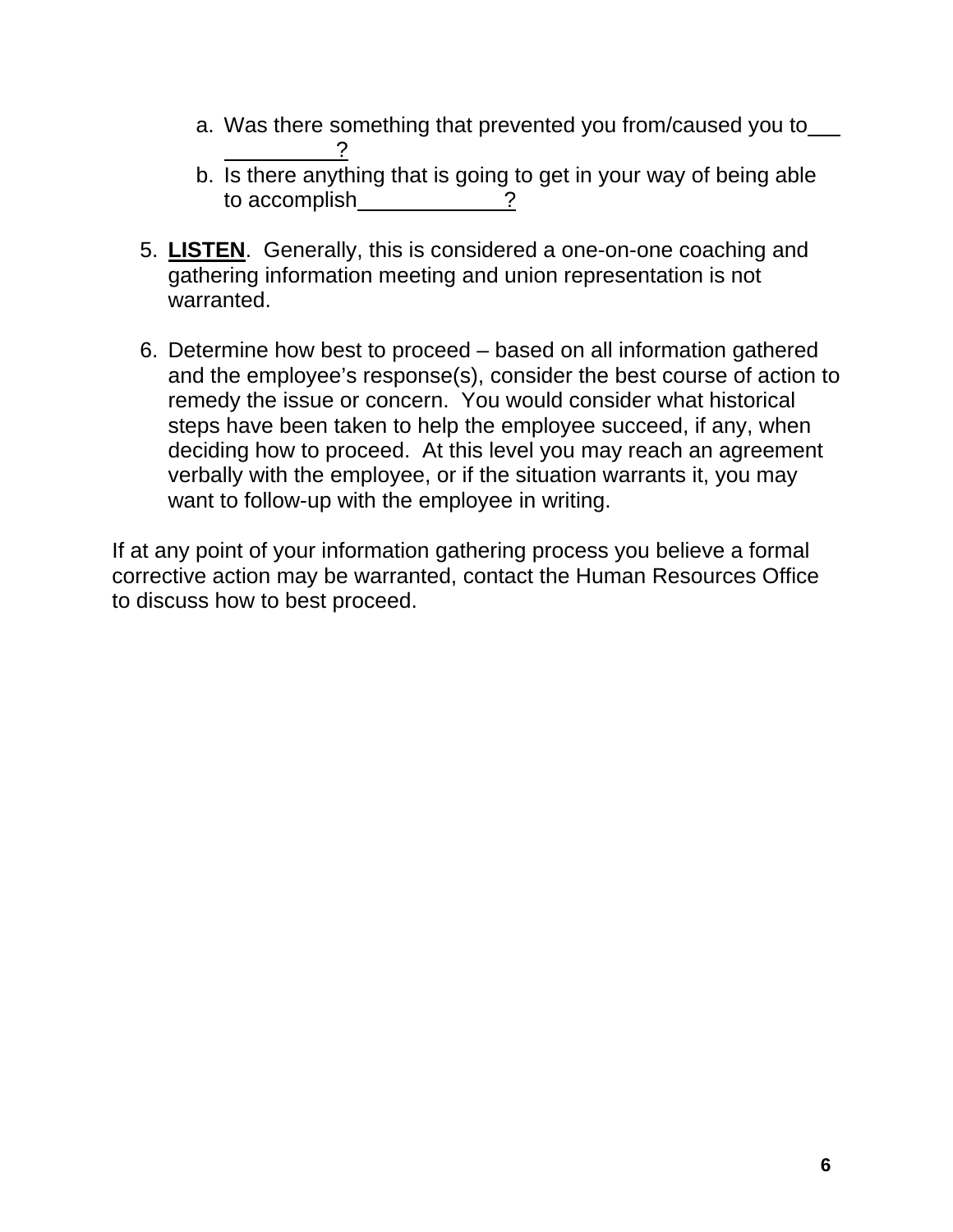## **Performance Management Tools**

There are a number of tools that supervisors and managers can use to address employee problems in helping an employee get back on track and prevent problems from becoming bigger.



The Trial Service (TS) period of a new employee is the first tool. This is a Pass or Fail tool. The new employee in TS has not gained regular status as yet and can be removed from TS if their performance or behavior at work do not merit them continuing in the position.

However, once an employee has gained regular status, and the supervisor's normal performance management efforts have not successfully addressed on-going problems and/or concerns, then specific

coaching and counseling tools can be used to address those concerns. These are notifications to the employee verbally and in writing to clarify workplace expectations and performance standards, and to provide a warning to the employee that the supervisor's concerns are serous and must be remediated.



#### *1. Trial Service*

Trial Service is considered an extension on the recruitment process for a classified position. The person hired by WOU as a classified employee will serve a 6 month trial service period per the SEIU Contract, Article 34. It is during this Trial Service period that supervisors and managers should be monitoring the employee's job performance against the Workplace Expectations and Performance Standards established for their position in order to

determine if the employee is going to be a good fit for the job and to the unit.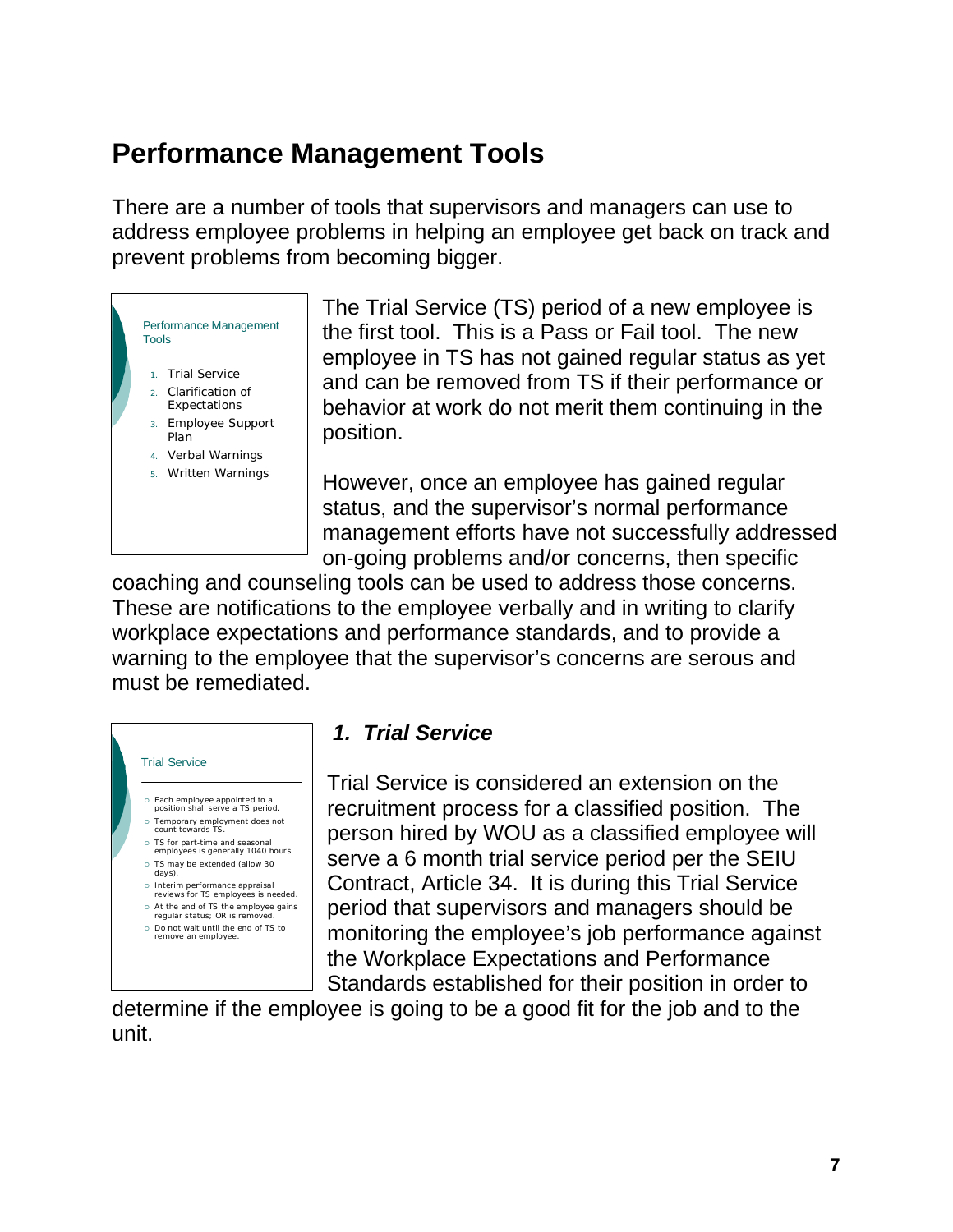If it becomes apparent after orienting the employee to the duties and responsibilities of their position, that the employee continually does not perform to standard, or does not comply with unit expectations, the employee needs to be informed of this through coaching and counseling feedback. The employee should then be given an opportunity to correct the behavior and/or performance. If it is apparent that the employee is not able or willing to remedy the supervisor's or manager's concerns, the employee should not pass Trial Service, and can be removed prior to the Trial Service end date. The Supervisor should work with the Human Resources Office to remove the employee from Trial Service before that Trial Service end date. HR will issue the employee a Trial Service Removal letter. Removal from Trial Service is not subject to the Grievance procedure under the current SEIU Contract. This is the first and best tool to use in dealing with problematic employee issues; while they are still in Trial Service and before they gain regular status.



### *2. Clarification of Expectations (LOE) -*

When expectations have not been met, you may need to review them (clarify) with the employee. You can do so verbally or you can put them in writing creating a Letter of Expectations. Putting concerns and expectations in writing for an employee is a very useful tool in addressing job performance and behavior concerns. For most employees getting something in writing feels very serious; some may

need time to digest the information; others may become angry or react defensively. It is important to draft the LOE in first person and write the LOE in a positive, supportive manner. List what the expectations are and specify how the employee can meet them.

**Note**: Refer to the Letter of Expectation (LOE) Guidelines and LOE Template handout materials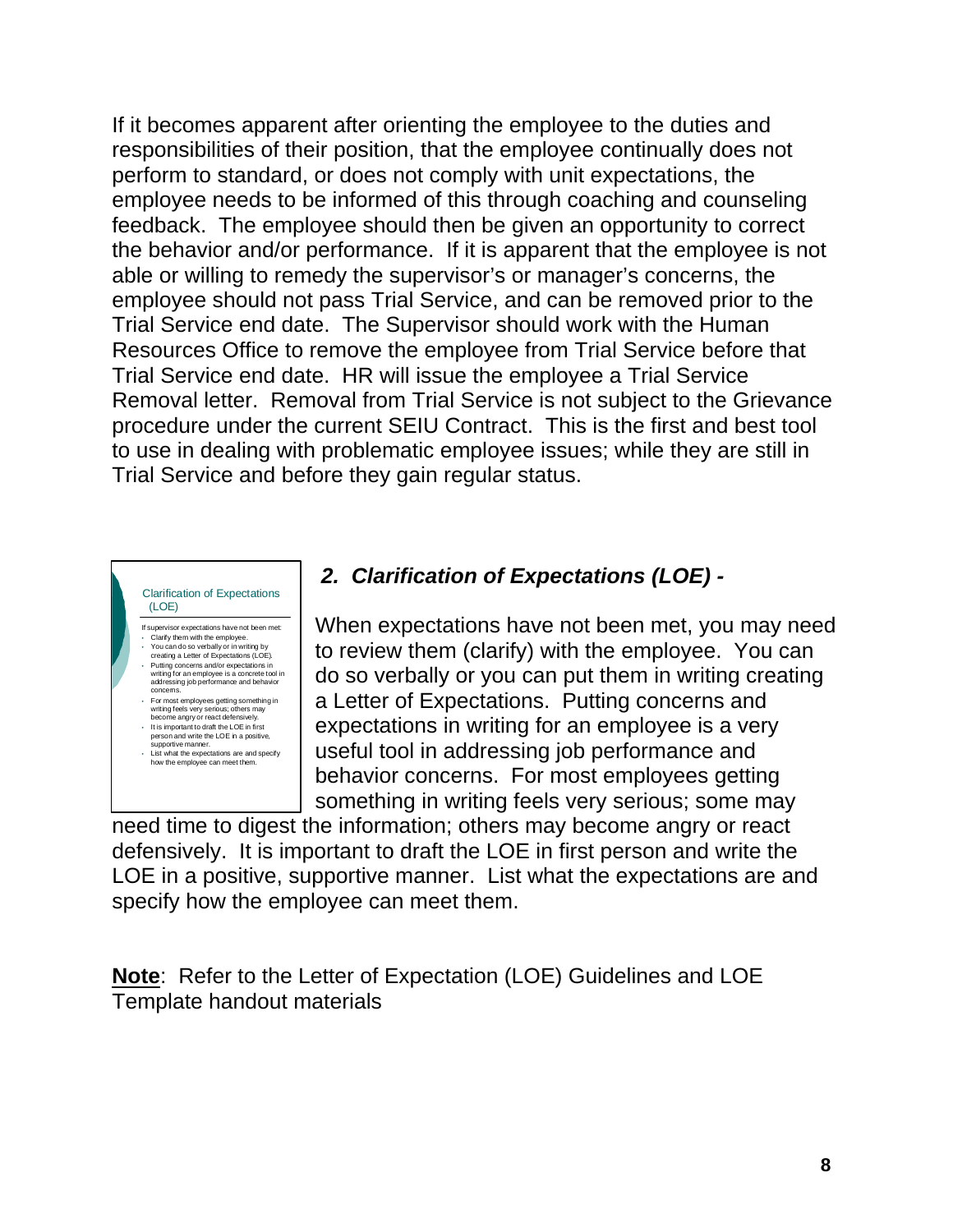

### *3. Employee Support Plan*

An Employee Support Plan is often used in conjunction with a Letter of Expectation to help address specific substandard job performance. An Employee Support Plan is **never** appropriate when addressing behavioral concerns.

An Employee Support Plan is used to set specific objectives to help the employee meet expectations

and performance standards within an identified timeframe.

An Employee Support Plan uses identified metrics and feedback to help an employee succeed in meeting the identified Performance Standards.

**Note**: Refer to the Employee Support Plan Guidelines and either the Support Plan Template A, or Template B in the handout materials



### *4. Verbal Warnings*

Verbal warnings are generally used to address an immediate concern that needs to be corrected, but is not such an issue that it would rise to the level of needing to be addressed in writing.

To be effective verbal warnings need to be:

- $\bullet$  Immediate if not immediate, employees may question the importance of what you are telling them.
- $\bullet$  Based on fact be sure you have all of the facts. Be complete and truthful. You want to avoid "he said/she said" situations.
- Documented it in your working file in detail you will need to show the efforts you made with the employee if formal discipline becomes necessary.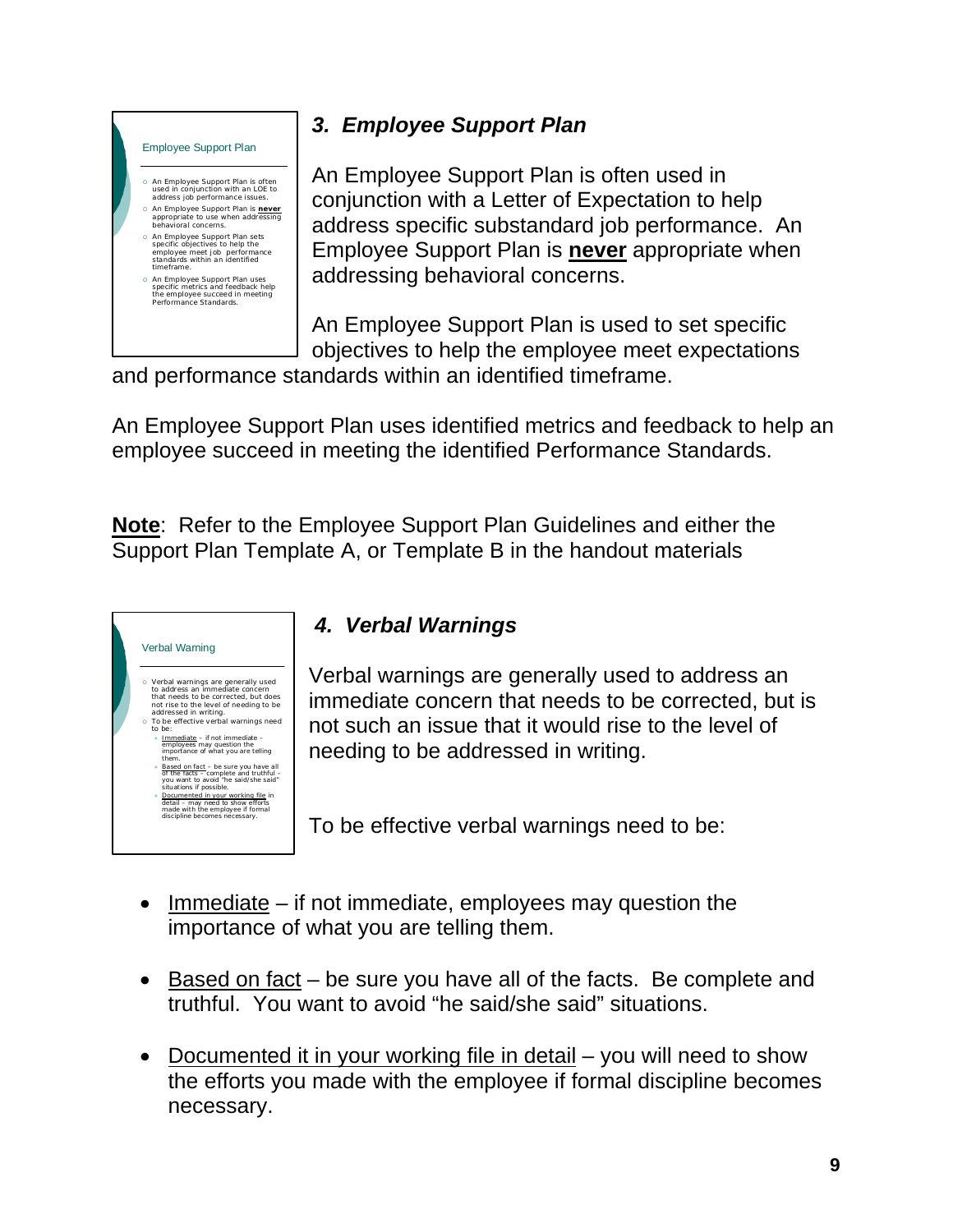

### *5. Written Warnings*

Written warnings are more specific than an LOE, and are used when previous coaching efforts have failed to produce the desired results. Written warnings would not be appropriate for remedying situations where an employee didn't know or understand his or her performance expectations. However, if you have provided previous coaching, expectations and other tools to help the employee succeed and the employee

doesn't seem to get it, a written warning can be an effective tool.

#### A Written Warning:

- 1. Needs to address the area(s) of concern as demonstrated a specific recent instance.
- 2. Does **not** list history.



- 3. Does **not** list specific details of the instance in question
- 4. Should cover what is expected in the future
- 5. Does include a general statement that specific improvement is needed
- 6. Does **NOT** include a specific jeopardy statement (e.g. further …will lead to implementing progressive discipline up to and including dismissal).
- 7. Does **NOT** require an employee signature.

**Note:** Unions may say that a Written Warning is disciplinary (a Written Reprimand). Written Warnings are used only in limited situations or circumstances. Be sure to work with Human Resources if this nondisciplinary performance management tool is being considering.

#### **REMEMBER:**

**How you write the document determines if it is considered a formal disciplinary action; not how it is titled or where it is kept.**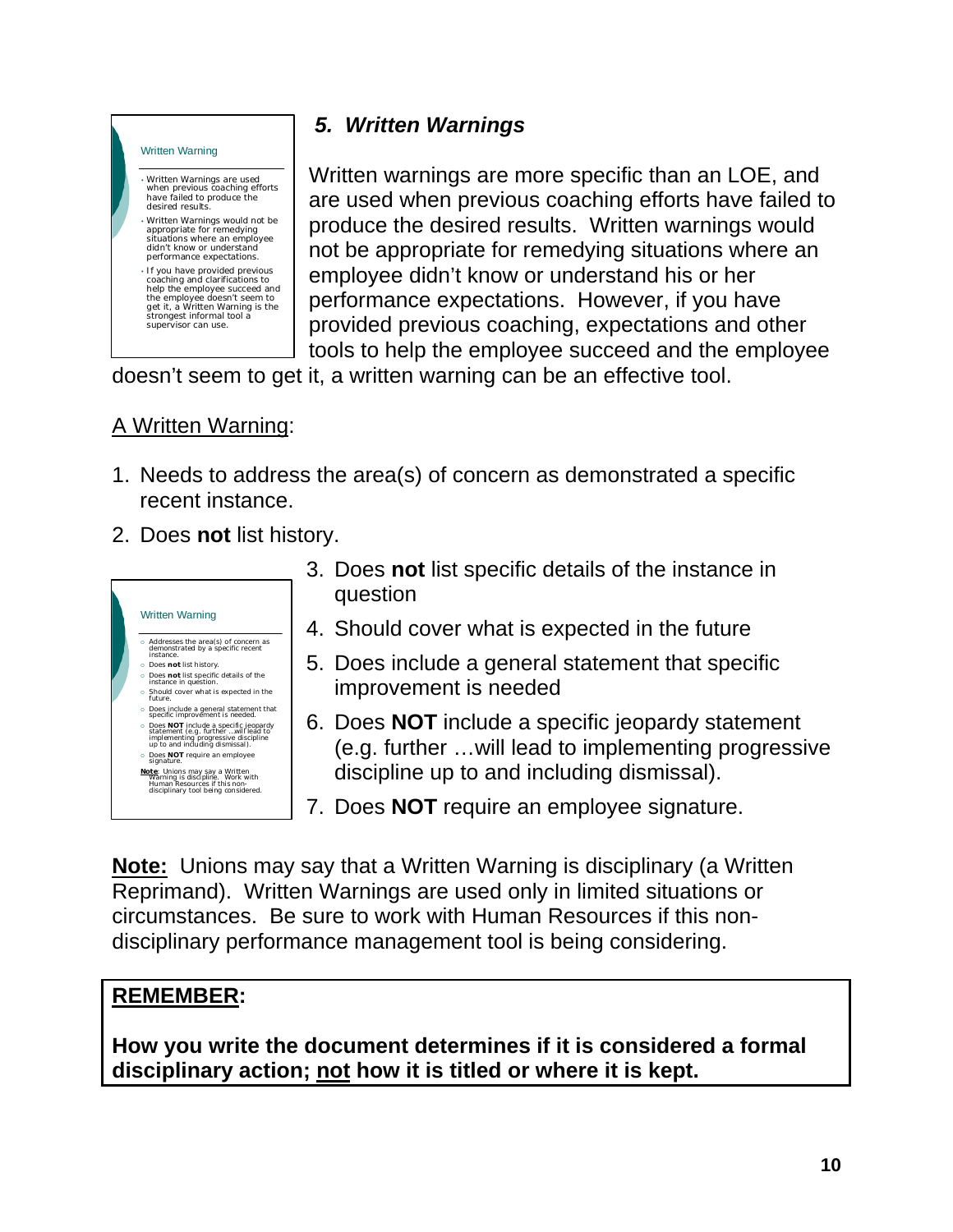### **Working with Human Resources**

#### Working with Human Resources

HR is your best resource:

- to help determine what may be causing the concerns.
- to identify the business needs governing the position.
- to help determine when or if the employee will return to work of absence is the issue.
- to identify alternative options for consideration.
- to ensure that actions are fair, honest, and compassionate.

The Human Resources Office is your best resource in dealing with problematic employee issues. Often, and depending on the individual situation and circumstance, there are a number of options that might be considered in address problematic employee issues.

HR will work with supervisors and managers to determine the business drivers/needs of the unit, identify time frames, consistency in the application of policies and procedures, and identify alternative and

options that might be available for a given situation.



Supervisors and managers will always want to work with HR if there are any medical issues involved in an employee issue. Care must be taken in considering how to address your concerns if there are ADA for FMLA/OFLA issues involved. HR can provide guidance and assistance in contacting an employee's medical provider for clarification regarding an employee medical or disability status. HR can also provide guidance and assistance in handling these kinds of issues appropriately within the bounds of the Contract, and minimize risk to the University. HR can also discuss alternative

solutions which might be available to an employee in a particular situation, such as adjusting work schedules, shifts, or a leave of absence.

HR can help you determine whether or not dealing with a particular employee issue should be done informally through the use of the aforementioned Performance Management Tools, or whether it needs to addressed formally. If the issue is severe and raises a significant risk to the University, it might require a formal corrective action in the form of progressive discipline. If so, a formal investigatory meeting would need to be scheduled before any action is implemented.